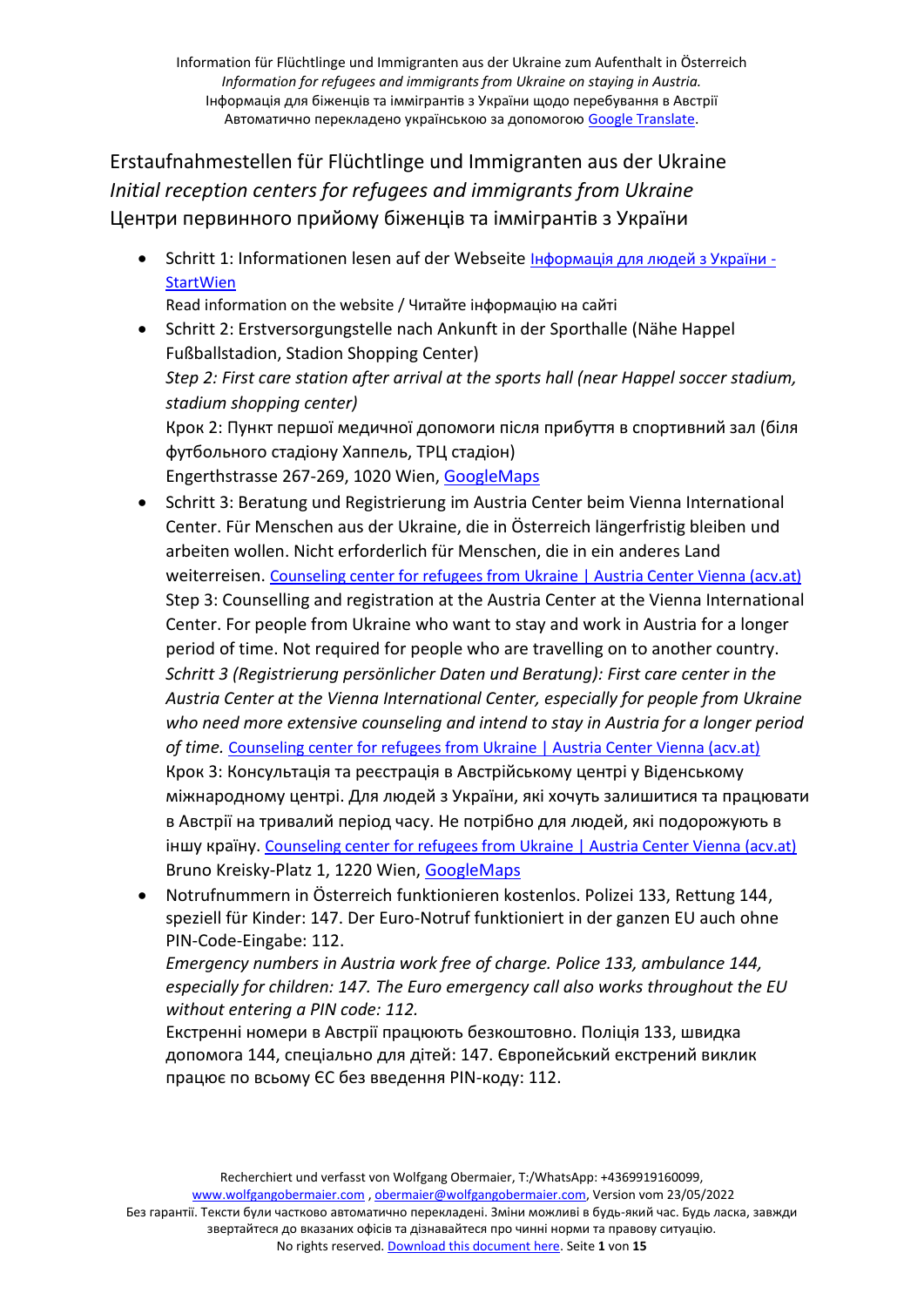Vor oder gleich nach der Ankunft in Wien – Erste Schritte *Before or right after arrival in Vienna - First steps* До або відразу після прибуття у Відень – перші кроки

- Download (PDF) des zuständigen Bundesministeriums der Republik Österreich Download (PDF) of the responsible Federal Ministry of the Republic of Austria Завантажити (PDF) компетентного Федерального міністерства Республіки Австрія [145\\_2022\\_FAQUkraine\\_Homepage\\_UKRAINISCH\\_V20220321.pdf \(bmi.gv.at\)](https://www.bmi.gv.at/ukraine/files/145_2022_FAQUkraine_Homepage_UKRAINISCH_V20220321.pdf?fbclid=IwAR1ts-1bskqH7dkHFJZgZx85Ifd_0VzZ7MjLOFgDjm_rJGZ4tzcjGrwgdWQ)
- Information der Stadt Wien Before or right after arrival in Vienna - First steps До або відразу після прибуття у Відень – перші кроки [Інформація](https://start.wien.gv.at/ukraine) для біженців з України - StartWien <https://www.facebook.com/StartWien.at>
- Information der Caritas *Information from Caritas* Інформація від Карітасу Мені потрібна допомога[!: Caritas Österreich](https://www.caritas.at/spenden-helfen/auslandshilfe/katastrophenhilfe/laender-brennpunkte/ukraine/ua-ich-brauche-hilfe)
- Information der Bundesagentur für Betreuung und Unterstützung *Information from the Federal Agency for Care and Support* Інформація від Федерального агентства з догляду та підтримки Доступний по телефону українською мовою, 24 години на добу <https://www.bbu.gv.at/ukraine> , T +43 (0)1 2676 870 9460
- Information des Bundeslandes Burgenland *Information of the province Burgenland* Інформація з федеральної землі Бургенланд FAQ (питання, що ставляться найчастіше) для громадян України - [Land Burgenland](https://www.burgenland.at/politik/burgenland-hilft/burgenland-hilft-ukrainisch/faq/)
- Finanzielle Unterstützung / financial support Фінансова підтримка <https://bit.ly/3IZqBGU>
- Antrag auf Grundversorgung (Wien)/ Application for basic supply (Vienna) Заявка на основне постачання (Відень) <https://bit.ly/3wSCYSR>
- Webseite [Help Ukraine](https://www.helpukraine.at/ankommen/?fbclid=IwAR2RJT-WreJ47h_E4ibv1m9sH0QPyliTApzx01a0clnAQlhZais5N8Zk17c): **Ankommen Help Ukraine** *Website Help Ukraine* Сайт Help Ukraine
- Webseite Help for Ukraine: [Волонтерський](https://helpforukraine.at/) центр допомоги українцям в Австрії [\(helpforukraine.at\)](https://helpforukraine.at/)
- Standorte von Geldautomaten (Bankomat) *Locations of cash dispensers (ATM)*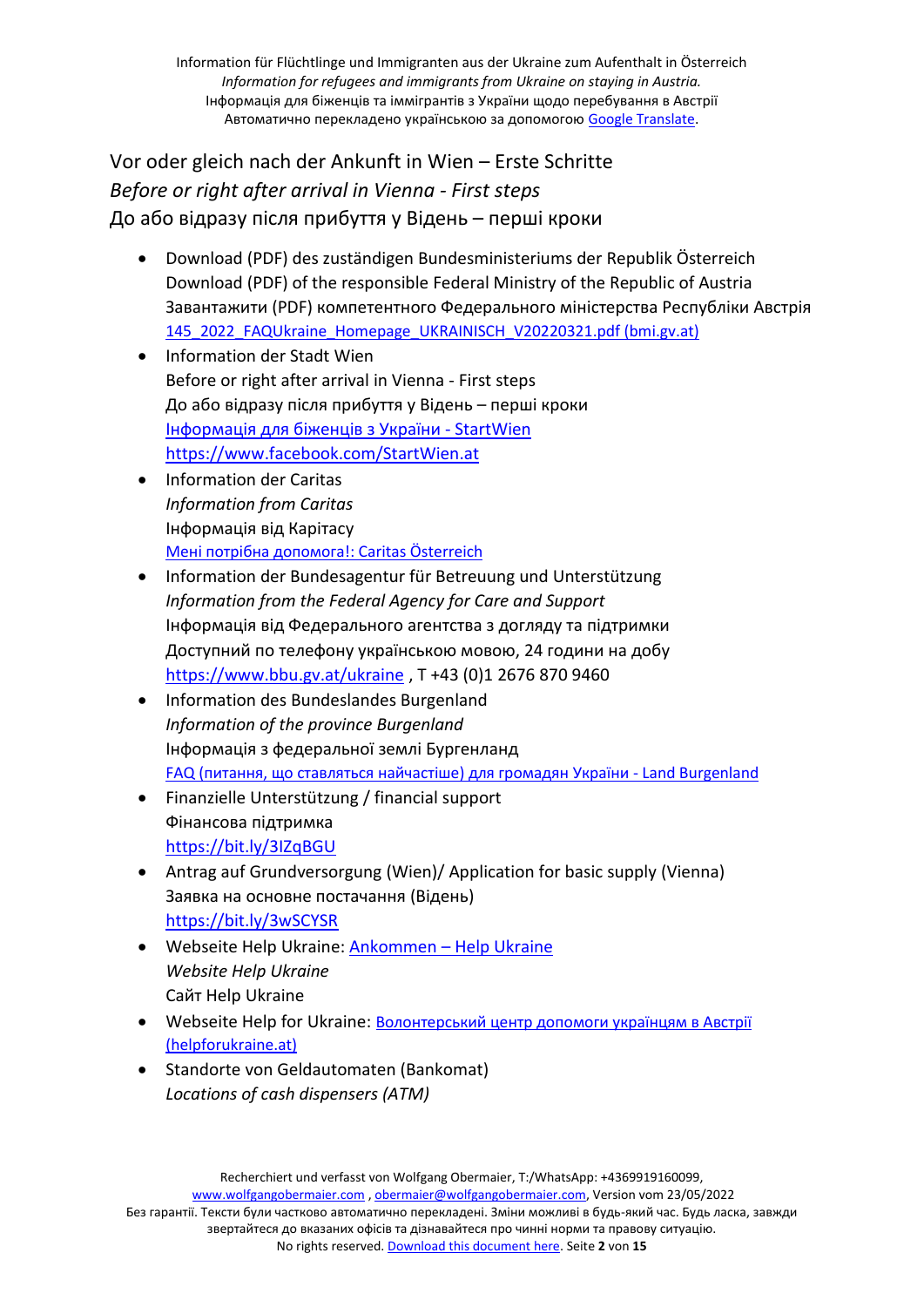Розташування банкоматів (АТМ) <https://www.bankomatsuche.at/>

SIM Karten für das Telefon gibt es in jedem Supermarkt und vielen Geschäften: *SIM cards for the phone are available in any supermarket and many stores* Сім-карти для телефону є в кожному супермаркеті та багатьох магазинах HOFER Супермаркет: <https://www.hot.at/hot-info-ru.html> LIDL Супермаркет: <https://www.lidl-connect.at/> BILLA Супермаркет: <https://kartenshop.billa.at/handywertkarten.html> YESS:<https://www.yesss.at/tarife> LYCA:<https://www.lycamobile.at/en/> SPUSU:<https://www.spusu.at/> MAGENTA: [MAGENTA Shops /MAGENTA телеком магазин:](https://goo.gl/maps/hfyda8uwTRv8EYM19) <https://www.magenta.at/allgemein/ukraine> <https://newsroom.magenta.at/2022/03/10/magenta-ukraine-soforthilfe/>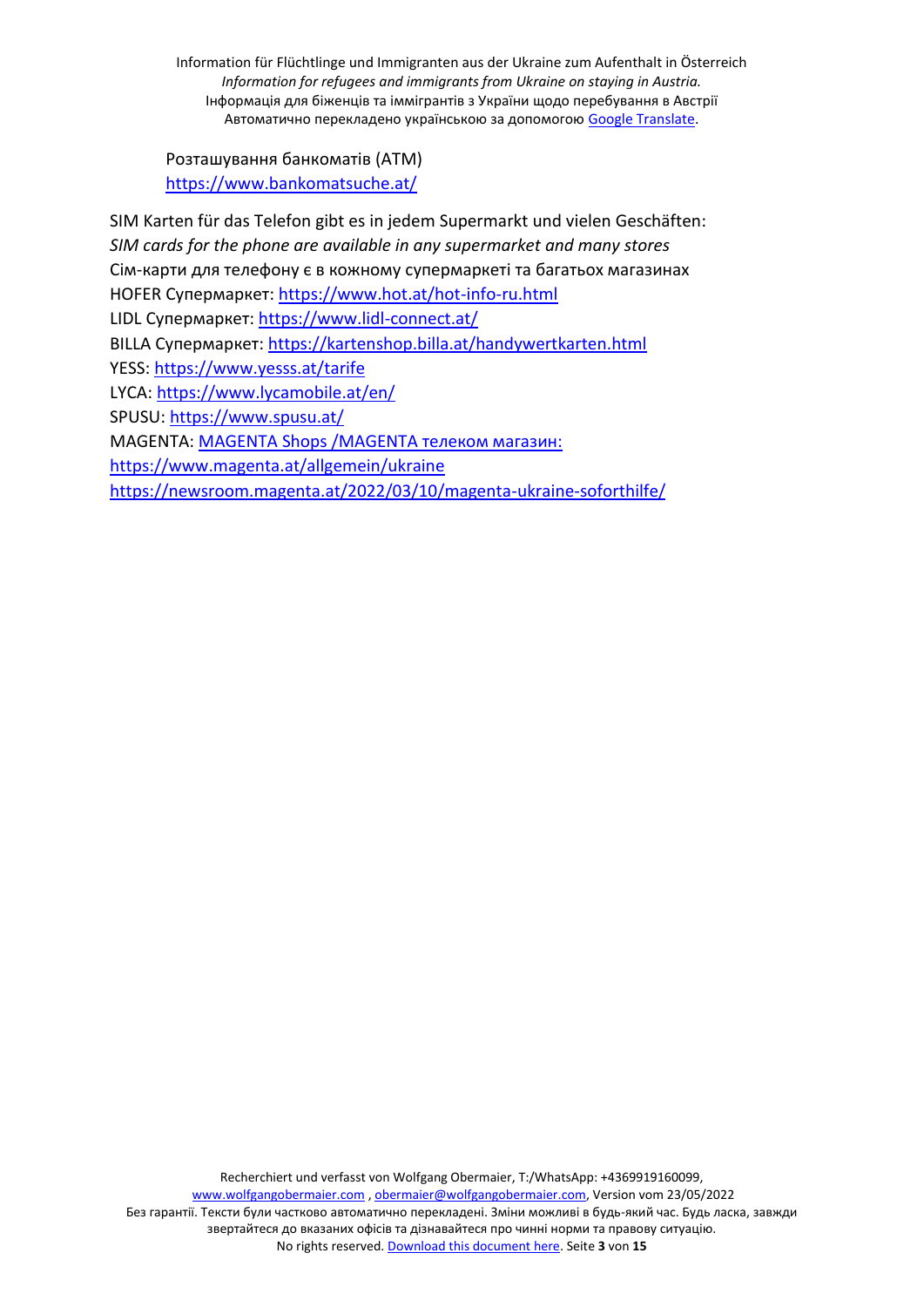Rechtliche Grundlage für den (dauerhaften) Aufenthalt in Österreich *Legal basis for (permanent) residence in Austria (residence title)* Правова основа для (постійного) проживання в Австрії (вид на проживання)

- FAQs: Information des Bundesministeriums für Inneres der Republik Österreich FAQs: Information of the Federal Ministry of the Interior of the Republic of Austria Поширені запитання: Інформація від Федерального міністерства внутрішніх справ Австрійської Республіки [FAQs in deutscher und englischer Sprache \(bmi.gv.at\)](https://www.bmi.gv.at/bmi_documents/2740.pdf?fbclid=IwAR0GmZ0DmIgrLvDlVMQ4AehOpYzd52KknpcM_1DJAfEpRpM_gVSruWr5T94)
- Für ukrainische Staatsangehörige, die am oder nach dem 24. Feb. 2022 die Ukraine verlassen haben, gilt eine einjährige Aufenthaltsgenehmigung in der gesamten EU. Diese Zeitspanne kann verlängert werden (abhängig von der Situation). Diese Richtlinie der EU sichert den Zugang zu nationalen Sozialsystemen und das Recht, in der EU zu arbeiten und Bildungseinrichtungen zu besuchen.

*For Ukrainian nationals who left Ukraine on or after Feb. 24, 2022, a one-year residence permit is valid throughout the EU. This period can be extended (depending on the situation). This EU directive ensures access to national social systems and the right to work and attend educational institutions in the EU.*

Для громадян України, які виїхали з України 24 лютого 2022 року або після цієї дати, на території ЄС діє однорічний дозвіл на проживання. Цей період може бути продовжений (залежно від ситуації). Ця директива ЄС забезпечує доступ до національних соціальних систем та право працювати та відвідувати навчальні заклади ЄС.

Ukrainische Staatsangehörige und andere Menschen, auf die die Bestimmung im oberen Absatz nicht zutreffen (z. B. weil die Ausreise aus der Ukraine vor dem 24. Februar war), können mit einem Visum 90 Tage Aufenthaltsrecht erhalten. Das kann verlängert werden zum Beispiel aus humanitären Gründen (nächster Absatz). Wichtig: Sich beraten lassen (Seite 1).

*Ukrainian citizens and other people to whom the provision in the upper paragraph does not apply (e. g. because they left the Ukraine before Feb. 24th) can obtain 90 days of right of residence with a visa. This can be extended, for example, for humanitarian reasons (next paragraph). Important: Get advice (page 1)*

Громадяни України та інші особи, на яких положення вищезгаданого пункту не поширюються (наприклад, тому що виїзд з de rukraine був до 24 лютого), можуть отримати 90-денне право на проживання з візою. Це може бути продовжено, наприклад, з гуманітарних міркувань (наступний абзац). Важливо: отримати пораду (стор. 1).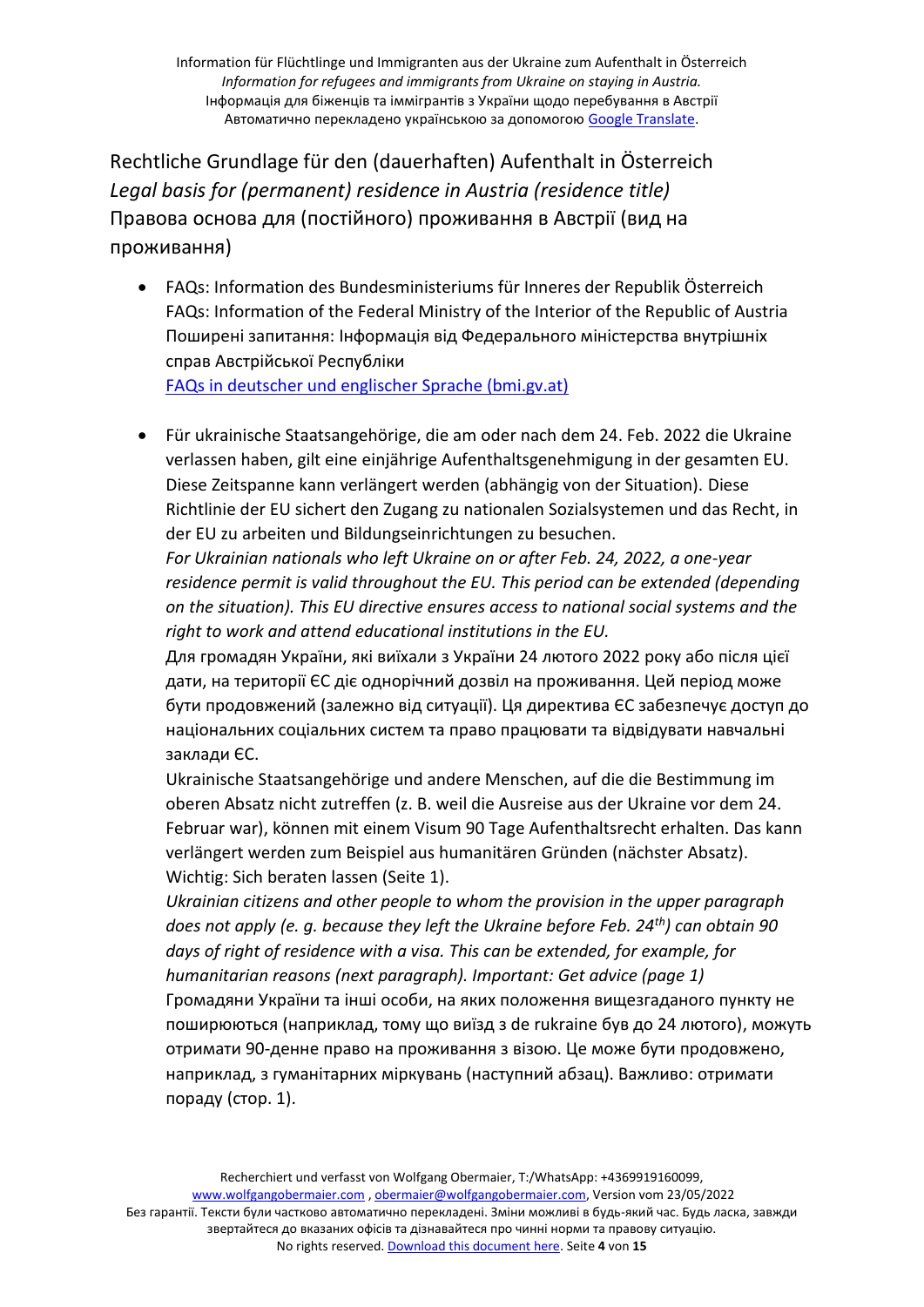• Aufenthaltsrecht aus humanitären Gründen: Keine Einreisegenehmigung, sondern eine Verlängerung der Aufenthaltsgenehmigung. Es handelt sich um individuelle Entscheidungen zur Verhinderung von Härtefällen durch Ausreise. Wird erteilt, wenn die Kriterien erfüllt sind, um einen bereits vorhandenen Aufenthaltstitel zu verlängern. Für mehr Informationen unter Netzwerke fragen.

*Right of residence on humanitarian grounds: Not an entry permit, but an extension of the residence permit. These are individual decisions to prevent hardship by leaving the country. Issued when the criteria are met to extend an existing residence permit. For more information in the section "Networks" personally ask for current information!*

Право на проживання з гуманітарних причин: без дозволу на в'їзд, але продовження дозволу на проживання. Це індивідуальні рішення для запобігання виникненню труднощів через виїзд. Надається, коли виконуються критерії для продовження існуючого дозволу на проживання. За додатковою інформацією в розділі «Мережі» звертайтесь особисто за актуальною інформацією!

[Aufenthaltstiteln aus berücksichtigungswürdigen Gründen \(bfa.gv.at\)](https://www.bfa.gv.at/201/Aufenthaltstiteln_aus_beruecksichtigungswuerdigen_Gruenden/start.aspx) Посвідчення особи та документи: [Ausweise und Dokumente \(oesterreich.gv.at\)](https://www.oesterreich.gv.at/themen/leben_in_oesterreich/asyl/Seite.3210004.html)

• Für die normale Migration nach Österreich gelten die Regeln, wie sie auf der Webseite [https://www.migration.gv.at](https://www.migration.gv.at/) veröffentlicht sind. *For normal migration to Austria, the rules as published on the website migration.gv.at apply.*

Правила, опубліковані на веб-сайті migration.gv.at, застосовуються до нормальної міграції до Австрії.

Rot-Weiß-Rot – [Karte plus \(migration.gv.at\)](https://www.migration.gv.at/de/formen-der-zuwanderung/dauerhafte-zuwanderung/rotweirotkarteplus/) [Blaue Karte EU \(migration.gv.at\)](https://www.migration.gv.at/de/formen-der-zuwanderung/dauerhafte-zuwanderung/blauekarteeu/) [Bundesweite Mangelberufe \(migration.gv.at\)](https://www.migration.gv.at/de/formen-der-zuwanderung/dauerhafte-zuwanderung/bundesweite-mangelberufe/) [Start-up-GründerInnen \(migration.gv.at\)](https://www.migration.gv.at/de/formen-der-zuwanderung/dauerhafte-zuwanderung/startupgruenderinnen/) [Aufenthaltsbewilligung für Unternehmensintern transferierte Arbeitnehmer,](https://www.migration.gv.at/de/formen-der-zuwanderung/temporaerer-aufenthalt/)  [Betriebsentsandte, Selbständige, SchülerInnen und Studierende \(migration.gv.at\)](https://www.migration.gv.at/de/formen-der-zuwanderung/temporaerer-aufenthalt/) [Sonstige Niederlassungsformen \(migration.gv.at\)](https://www.migration.gv.at/de/formen-der-zuwanderung/dauerhafte-zuwanderung/sonstige-niederlassungsformen/)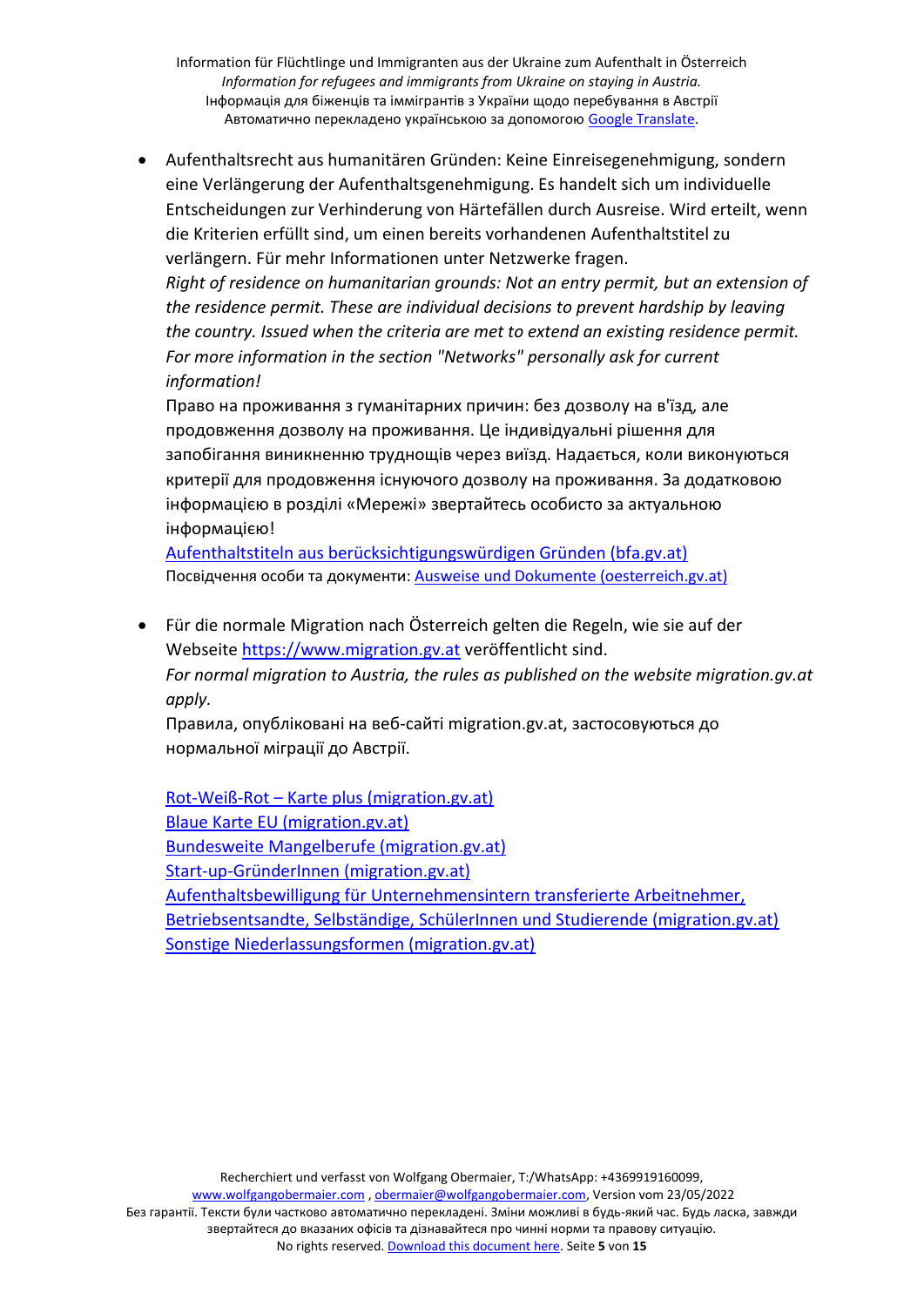## Dauerhaft wohnen, leben, arbeiten *Permanent housing, living and working* Живи, живи, працюй постійно

Kalkulation der Wohnungskosten: Die Miete ist monatlich im Voraus zu bezahlen und beinhaltet nicht die Heizung und den Stromverbrauch. Vor Abschluss eines Mietvertrages immer eine eventuelle Vermittlungsgebühr (Provison) erfragen. Das gilt auch für die Vermittlung über Internetseiten. Rechtskonform ist, dass bei einem bis zu 3 Jahren befristeten Mietvertrag eine (1) Monatsmiete an den Vermittler (Makler) zu bezahlen ist. Bei einem Vertrag über 3 Jahre und unbefristeten Verträgen sind es zwei (2) Brutto Monatsmieten (Miete exklusive Umsatzsteuer zuzüglich anteilige Betriebskosten). Zusätzlich ist zumeist eine Kaution zu bezahlen!

*Calculation of the apartment costs: The rent is payable monthly in advance and does not include heating and electricity consumption. Before signing a rental contract, always ask for a possible agency fee (commission). This also applies to mediation via Internet sites. In accordance with the law, one (1) month's rent is to be paid to the intermediary (broker) in the case of a rental contract that is limited to a period of up to 3 years. In case of a contract longer than 3 years and unlimited contracts it is two (2) gross monthly rents (rent excluding VAT plus pro rata operating costs).In addition, a deposit is usually to be paid!*

Розрахунок вартості житла: Орендна плата сплачується щомісяця наперед і не включає споживання опалення та електроенергії. Перед укладенням договору оренди завжди запитуйте можливу посередницьку винагороду (комісію). Це також стосується посередництва через веб-сайти. Відповідно до закону, орендна плата за один (1) місяць сплачується агенту (брокеру) у разі договору оренди, обмеженого терміном до 3 років. У разі 3-річного контракту та безлімітних контрактів це дві (2) брутто-місячні орендні плати (оренда без податку з продажів плюс пропорційні експлуатаційні витрати). Крім того, зазвичай сплачується застава!

- Daueraufenthalt: Aufenthalt [BMEIA, Außenministerium](https://www.bmeia.gv.at/reise-services/einreise-und-aufenthalt-in-oesterreich/einreise-und-aufenthalt/aufenthalt/) Österreich Permanent residence постійне проживання
- Vermittlungsprovision*, Agency commission*, винахідницька комісія [Provision \(oesterreich.gv.at\)](https://www.oesterreich.gv.at/themen/bauen_wohnen_und_umwelt/wohnen/3/1/Seite.210222.html)
- Wohnbeihilfe (soziale Unterstützung bei Bedürftigkeit). Housing allowance (social support in case of need). Допомога на житло (соціальна підтримка у разі потреби). Wien, *Vienna*, [Відень](https://www.wien.gv.at/amtshelfer/bauen-wohnen/wohnbaufoerderung/unterstuetzung/wohnbeihilfe-antrag.html) [Niederösterreich,](https://www.noe.gv.at/noe/Wohnen-Leben/Foerd_Wohnzuschuss_Wohnbeihilfe.html) *Lower Austria*, Нижня Австрія [Burgenland,](https://www.burgenland.at/themen/wohnen/wohnbeihilfe/) Бургенланд [Oberösterreich,](https://www.land-oberoesterreich.gv.at/wohnbeihilfe.htm) *Upper Austria*, Верхня Австрія Salzburg, [Зальцбург](https://www.salzburg.gv.at/themen/bauen-wohnen/wohnen/wohnbeihilfe/hilfe-wbh) Tirol, [Тіроль](https://www.tirol.gv.at/bauen-wohnen/wohnbaufoerderung/beihilfe/wohnbeihilfe/) Vorarlberg; [Форарльберг](https://vorarlberg.at/-/wohnbeihilfe) [Kärnten,](https://www.ktn.gv.at/Service/Formulare-und-Leistungen/BW-L58) *Carinthia*, Каринтія [Steiermark,](https://www.soziales.steiermark.at/cms/beitrag/10363956/5361/) *Styria*, Штирії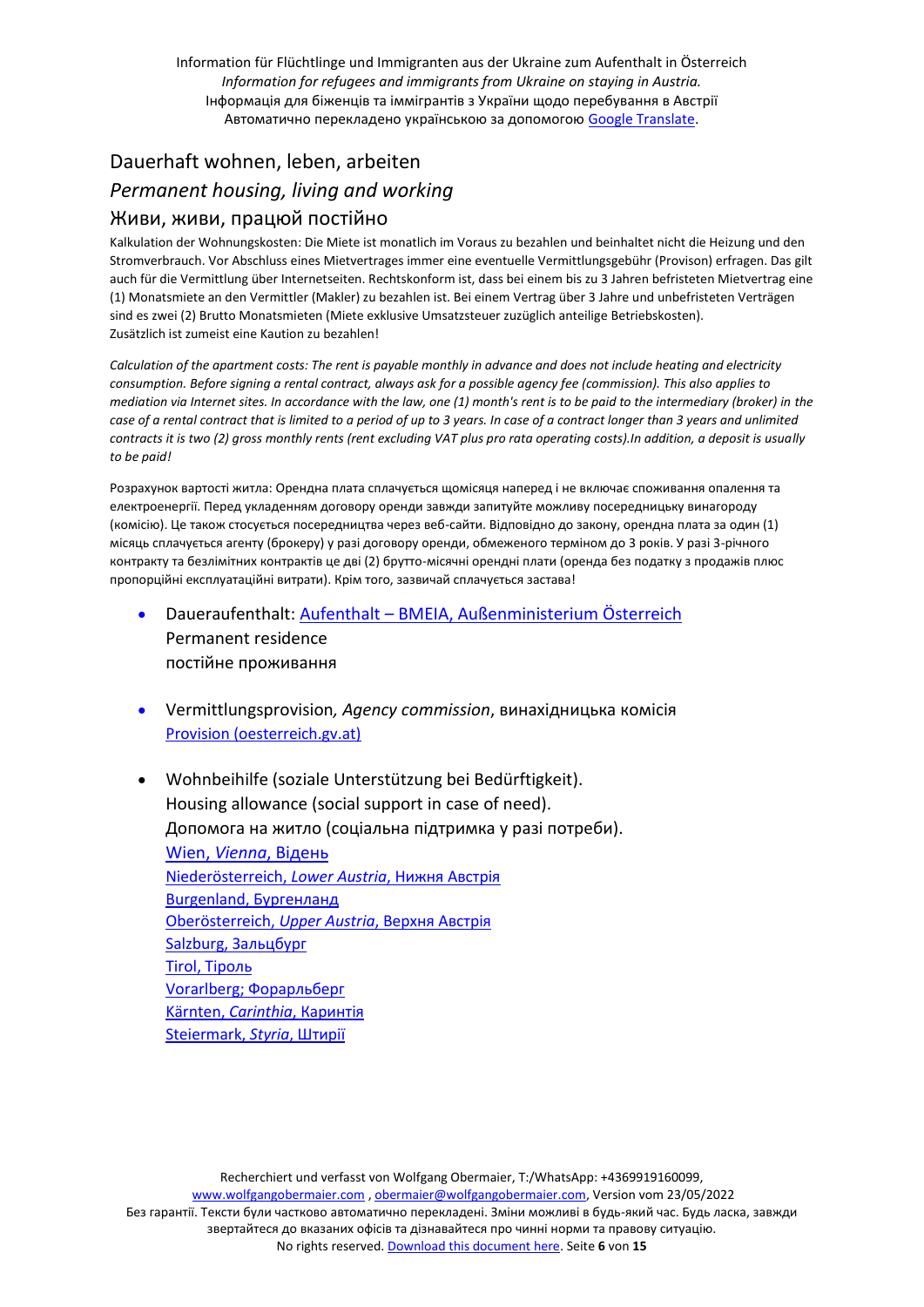## Eine Wohnung finden - *Find an apartment* - Знайти квартиру

- Tipp: Die Beratungsangebot auf Seite 1 nützen! *Tip: Use the help offers on page 1!* Порада: скористайтеся порадою на сторінці 1!
- Facebook-Gruppe Wohnraum für ukrainische Flüchtlinge in Österreich *Facebook group Housing for Ukrainian refugees in Austria* Група у Facebook Житло для українських біженців в Австрії <https://www.facebook.com/groups/629723234760971>
- Immo-Hilft Private Initiative für temporäres Wohnen und Unterstützung von Ukraine Flüchtlingen Facebook:<https://www.facebook.com/groups/353229240057518/> *Private initiative for temporary housing and support of Ukraine refugees* Приватна ініціатива щодо тимчасового житла та підтримки біженців України Українською мовою: [IMMO-HILFT](https://immo-hilft.at/help-info)
- Internationale Webseiten / *Internationale Webseiten* / Міжнародні веб-сайти <https://warhelp.eu/needs/> <https://www.ukrainetakeshelter.com/>
- Webseite Unterkunft Ukraine (Angebot überwiegend für Deutschland) *Website accommodation Ukraine (offer mainly for Germany)* Сайт розміщення в Україні (пропозиція переважно для Німеччини) [Unterkunft Ukraine \(unterkunft-ukraine.de\)](https://www.unterkunft-ukraine.de/request)

## Sprache und Arbeit - Language and work - мова і робота

• Deutsche Sprache lernen. Sofort beginnen. Kostenlose Angebote. *Learn German Language. Start immediately. Free offers.* Вивчіть німецьку мову. Почніть негайно. Безкоштовні пропозиції. Universität Wien, Sprachzentrum, ab 16 Jahre *University of Vienna, Language Center, from 16 years* Віденський університет, мовний центр, з 16 років Nicola Kraml, Email: [nicola.kraml@univie.ac.at](mailto:nicola.kraml@univie.ac.at) [Kostenlose Deutschkurse von A1 bis B1 | DW Deutsch Lernen](https://learngerman.dw.com/de/overview?fbclid=IwAR3pKbvJUxMhci0YQRHQO9KnFfIVnyLdJAM7RfnSPjZDTDu2OPkyymhvf_M) Deutschkurs Online - [A1, A2, B1, B2, C1, C2, TestDaF, DSH \(deutschtraining.org\)](https://deutschtraining.org/deutschkurs-online/) Facebook: <https://bit.ly/3DtRJgh>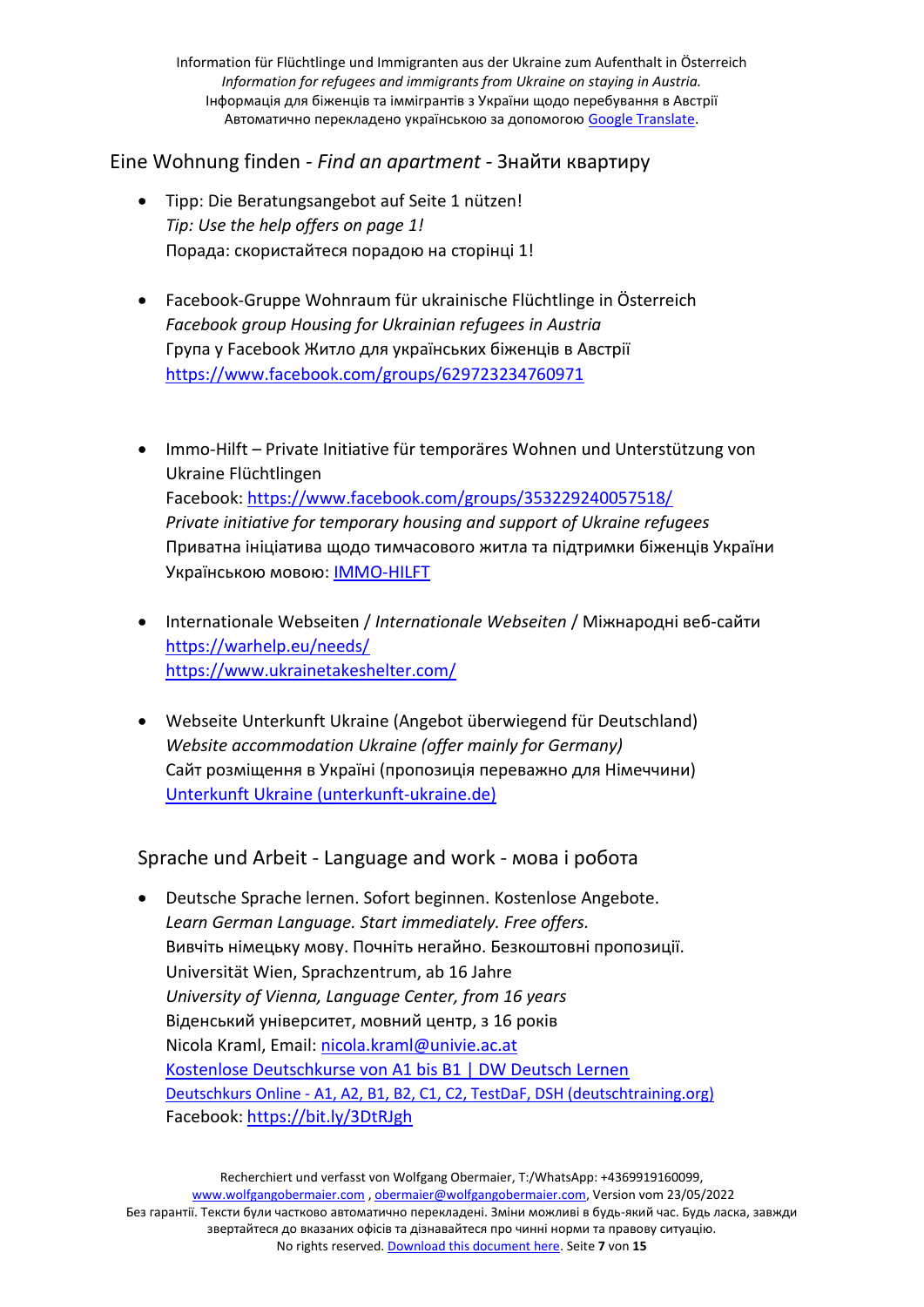YouTube:<https://www.youtube.com/watch?v=40SOf-G7AKo>

 $\rightarrow$  Weitere Lernmöglichkeiten in diesem PDF unter "Organisationen und Netzwerke". *More learning opportunities in this pdf under "Organizations and networks".* Більше можливостей для навчання в цьому PDF-файлі в розділі «Організації та мережі».

- Webseite Arbeitsmarktservice Österreich (**AMS**) Blaue Karte EU *Website Employment Service Austria - EU Blue Card* Веб-сайт Державної служби зайнятості Австрії - Блакитна карта ЄС [Labour Market in Austria for Ukrainian Refugees \(ams.at\)](https://www.ams.at/arbeitsuchende/arbeiten-in-oesterreich-und-der-eu/ukraine#wien)
- Beratung (ukrainisch) des Österreichischen Integrationsfonds in Wien *Consulting (ukrainian language) of the Austrian Integration Fund in Vienna* Консультування українською мовою Австрійського інтеграційного фонду у Відні
- Barbareum der ukrainisch-katholischen Kirche, Postgasse 8, 1010 Wien, Dienstag und Donnerstag 16 bis 19 Uhr. Barbareum Української Католицької Церкви, Postgasse 8, 1010 Відень, вівторок і четвер з 16:00 до 19:00. [GoogleMaps.](https://goo.gl/maps/39wAL5FRWKJTptoo8)
- Sozialversicherung Österreichische Gesundheitskasse Social Insurance Austrian Health Insurance Fund Соціальне забезпечення Австрійське медичне страхування Ukrainische Flüchtlinge - [Krankenversicherung \(gesundheitskasse.at\)](https://www.gesundheitskasse.at/cdscontent/?contentid=10007.884391)
- Dienstleistungen im Haushalt. Bei Bezahlung mit Dienstleistungsscheck ist ein Bankkonto erforderlich. Services in the household. When paying by service check, a bank account is required. побутові послуги. При оплаті сервісним чеком необхідний банківський рахунок. [Dienstleistungsscheck \(Arbeitsverhältnisse in privaten Haushalten\)](https://www.oesterreich.gv.at/themen/arbeit_und_pension/arten_von_beschaeftigung/1/Seite.2070072.html#Einr) – Ausfüllen und [Einreichen des Schecks \(oesterreich.gv.at\)](https://www.oesterreich.gv.at/themen/arbeit_und_pension/arten_von_beschaeftigung/1/Seite.2070072.html#Einr)
- Information der Wirtschaftskammer zur Beschäftigungsbewilligung *Information from the Chamber of Commerce on the employment permit* Інформація від Торгово-промислової палати про дозволи на працевлаштування [Beschäftigungsbewilligung -](https://www.wko.at/service/arbeitsrecht-sozialrecht/Beschaeftigungsbewilligung.html) WKO.at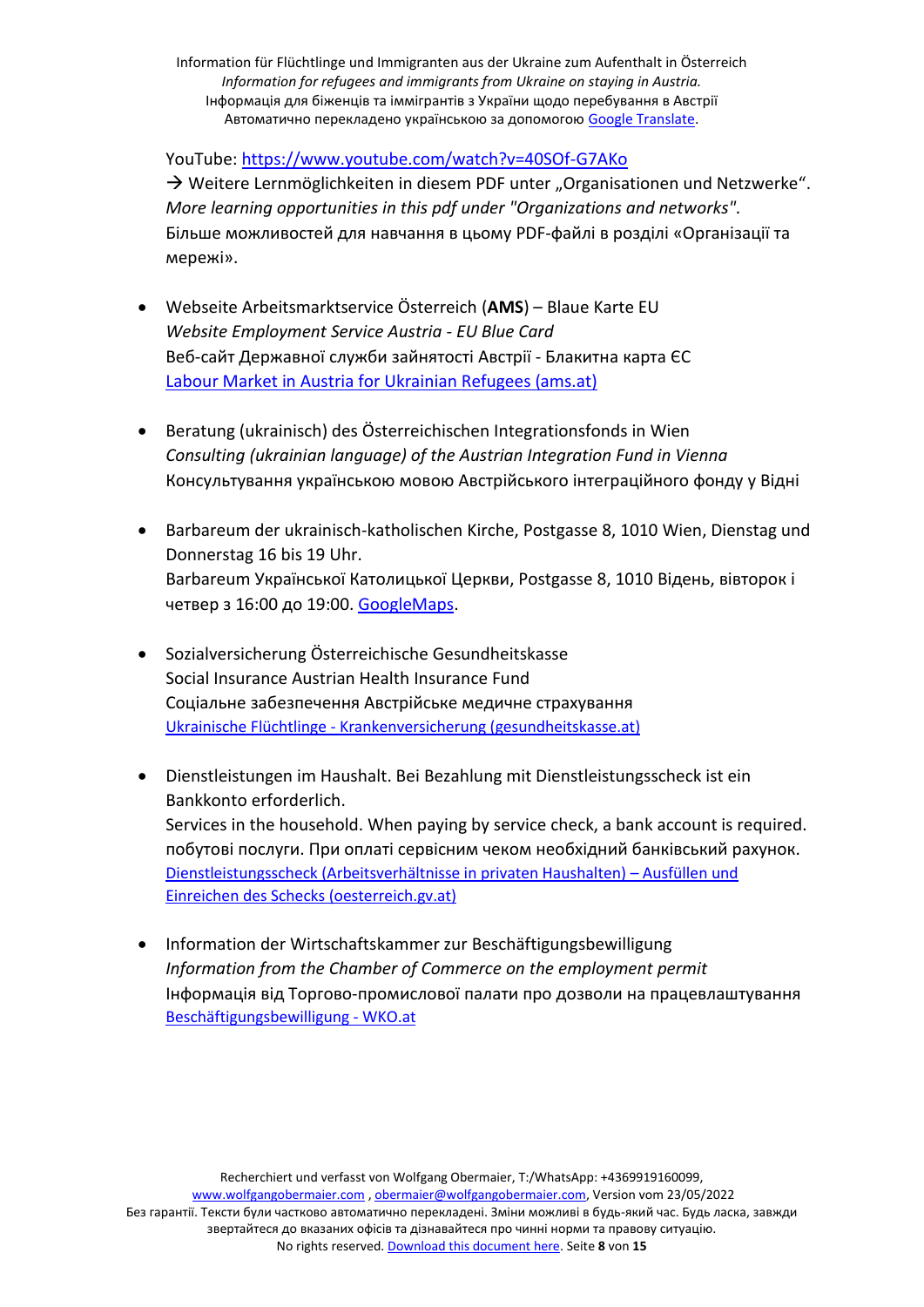- Selbständig arbeiten in Österreich: Wirtschaftskammer Wien *Working independently in Austria: Vienna Chamber of Commerce* Незалежна робота в Австрії: Віденська торгова палата Strasse der Wiener Wirtschaft 1, 1020 Wien, [GoogleMaps,](https://www.google.com/maps/place/Str.+der+Wiener+Wirtschaft+1,+1020+Wien/@48.2205265,16.3905246,17z/data=!3m1!4b1!4m5!3m4!1s0x476d07068306cfef:0x17341bbda9e40745!8m2!3d48.2205229!4d16.3927186) +43 1 51450-1865 Frau Brigitte Raab[, Brigitte.Raab@wkw.at](mailto:Brigitte.Raab@wkw.at) Achtung: Vor Anmeldung und Beginn einer selbständigen Erwerbstätigkeit die kostenlose Beratung der Wirtschaftskammer, Abteilung Gründerservice, in Anspruch nehmen! [Weitere Informationen zur selbständigen Arbeit hier.](https://www.wolfgangobermaier.com/ukraine) *Attention: Before registering and starting a self-employed activity, take advantage of the free advice provided by the Chamber of Commerce, Start-up Service Department! [More information on independent work here \(click and scroll down\).](https://www.wolfgangobermaier.com/ukraine)* Увага: перед реєстрацією та початком самозайнятості скористайтеся безкоштовною порадою від Торгово-промислової палати, відділу стартапсервісу! Більше інформації про самозайнятість тут [\(натисніть і прокрутіть вниз](https://www.wolfgangobermaier.com/ukraine)).
- Gewerbeanmeldung Business registration реєстрація бізнесу Es gibt in Wien eine Vereinbarung mit der Abteilung 63 (Magistrat = Stadtverwaltung) zur Vereinfachung der Gewerbeanmeldung für Menschen aus der Ukraine. Mehr dazu bei Brigitte Raab in der Wirtschaftskammer. There is an agreement in Vienna with Department 63 (Magistrat = city administration) to simplify business registration for people from Ukraine. More about this with Brigitte Raab at the Chamber of Commerce. У Відні є угода з Департаментом 63 (магістрат = міська адміністрація) про спрощення реєстрації бізнесу для громадян України. Детальніше про це Бріжит Рааб у Торговій палаті.

+43 1 51450-1865 Frau Brigitte Raab[, Brigitte.Raab@wkw.at](mailto:Brigitte.Raab@wkw.at)

• Business Immigration Office – Stadt Wien MA 35 (Wirtschaftsagentur Wien) Kostenlose, mehrsprachige Beratung für Aufenthaltsbewilligung, Aufenthaltsrecht, Berufstätigkeit in Österreich.

*Free, multilingual counseling for residence permit, right of residence, professional activity in Austria.*

Безкоштовні багатомовні консультації щодо дозволу на проживання, права на проживання, працевлаштування в Австрії.

T: +43 1 4000-35272; Zelinkagasse 9, 1. Stock, 1010 Wien, [GoogleMaps](https://www.google.com/maps/place/Zelinkagasse+9%2F1,+1010+Wien/@48.216509,16.3675827,17z/data=!3m1!4b1!4m5!3m4!1s0x476d07a4b060e17f:0x3f3057dd63a47667!8m2!3d48.2165054!4d16.3697767) [businessimmigration@wirtschaftsagentur.at](mailto:businessimmigration@wirtschaftsagentur.at) [www.wirtschaftsagentur.at](http://www.wirtschaftsagentur.at/)

Recherchiert und verfasst von Wolfgang Obermaier, T:/WhatsApp: +4369919160099, [www.wolfgangobermaier.com](http://www.wolfgangobermaier.com/) [, obermaier@wolfgangobermaier.com,](mailto:obermaier@wolfgangobermaier.com) Version vom 23/05/2022 Без гарантії. Тексти були частково автоматично перекладені. Зміни можливі в будь-який час. Будь ласка, завжди звертайтеся до вказаних офісів та дізнавайтеся про чинні норми та правову ситуацію. No rights reserved. [Download this document here.](https://www.wolfgangobermaier.com/ukraine) Seite **9** von **15**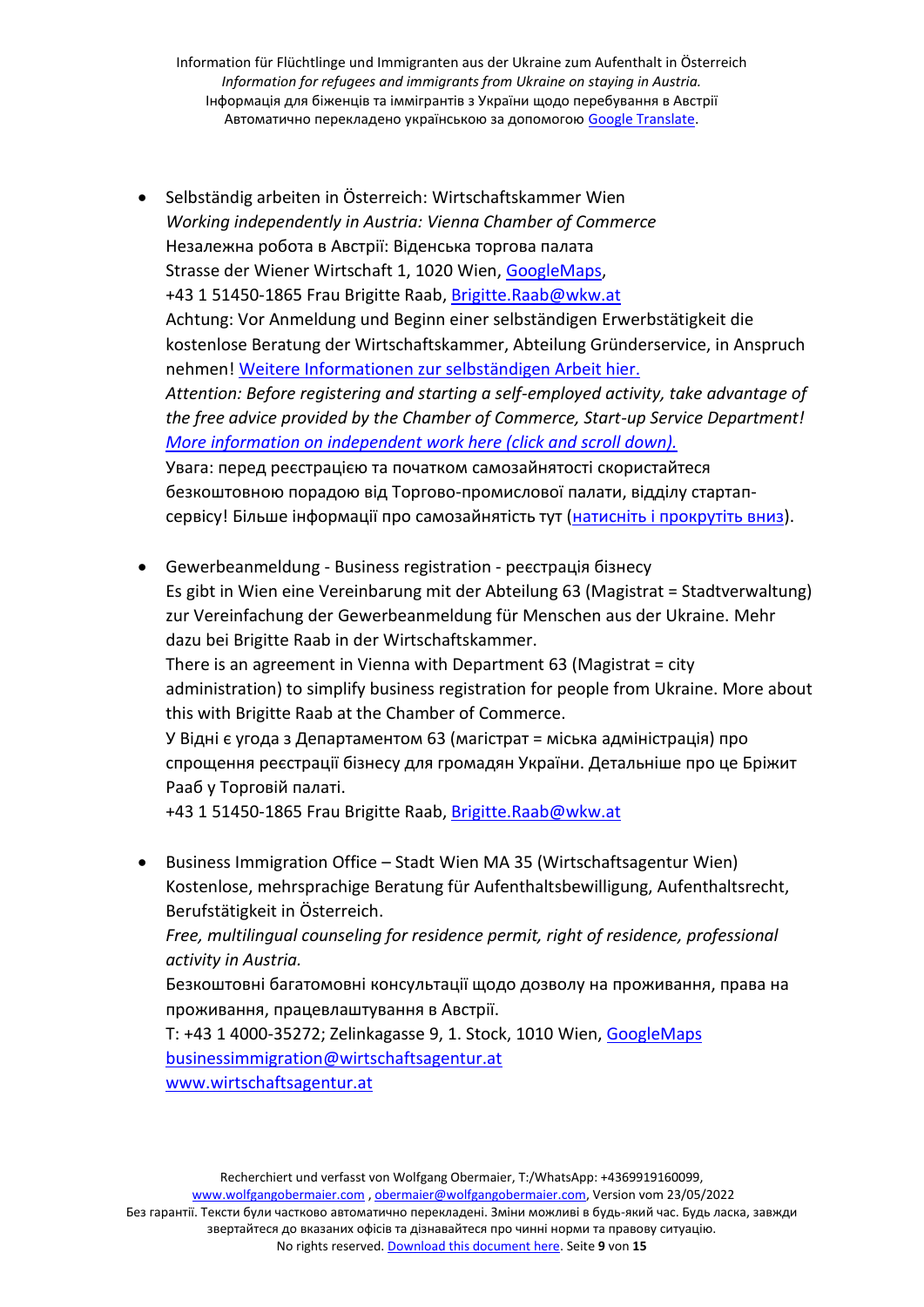• Private Job Webseiten in deutscher Sprache (benütze die automatische Übersetzung in deinem Browser). Achtung: Zuerst bei [AMS \(Arbeitsmarkt Service\)](https://www.ams.at/arbeitsuchende/arbeiten-in-oesterreich-und-der-eu/ukraine#--) registrieren! *Private job websites in German language (use automatic translation in your browser). Attention: First register with [AMS \(Arbeitsmarkt Service\)](https://www.ams.at/arbeitsuchende/arbeiten-in-oesterreich-und-der-eu/ukraine#--)!* Приватні сайти працевлаштування німецькою мовою (використовуйте автоматичний переклад у своєму браузері). Увага: спочатку зареєструйтеся в AMS (Служба ринку [зайнятості](https://www.ams.at/arbeitsuchende/arbeiten-in-oesterreich-und-der-eu/ukraine#--))!

Home - [Jobs for Ukraine \(jobs-for-ukraine.at\)](https://www.jobs-for-ukraine.at/) [Trending Topics Jobs](https://www.jobs.trendingtopics.eu/user/register/applicant) **[UAtalents](https://www.uatalents.com/)** 

• [Your career at Erste Group | Erste Group Bank AG,](https://www.erstegroup.com/en/career) mailto[: hire4ukraine@erstebank.at](mailto:hire4ukraine@erstebank.at) Ukraine Job Hotline @ErsteGroup: +43(0)5 0100 50060 (english) Jobs - [willhaben](https://www.willhaben.at/jobs/?fbclid=IwAR32cP98yYj0Ul0FOV-g-wpK6CTZGya9ZlAs0JelZdJGcYutrEKcZIsGZD0) [Die besten Jobs auf meinjob.at](https://meinjob.at/) Jobbörse StepStone - [Stellenangebote in Österreich](https://www.stepstone.at/) Jobsuche in Österreich - [Freie Jobs bei newJOB.at](https://www.newjob.at/) jobs.at - [Österreichs Job Experten](https://www.jobs.at/) [karriere.at: Jobs -](https://www.karriere.at/) Jobsuche - Jobbörse - Stellenangebote Jobbörse – [Jobbörse der Republik Österreich \(jobboerse.gv.at\)](https://www.jobboerse.gv.at/)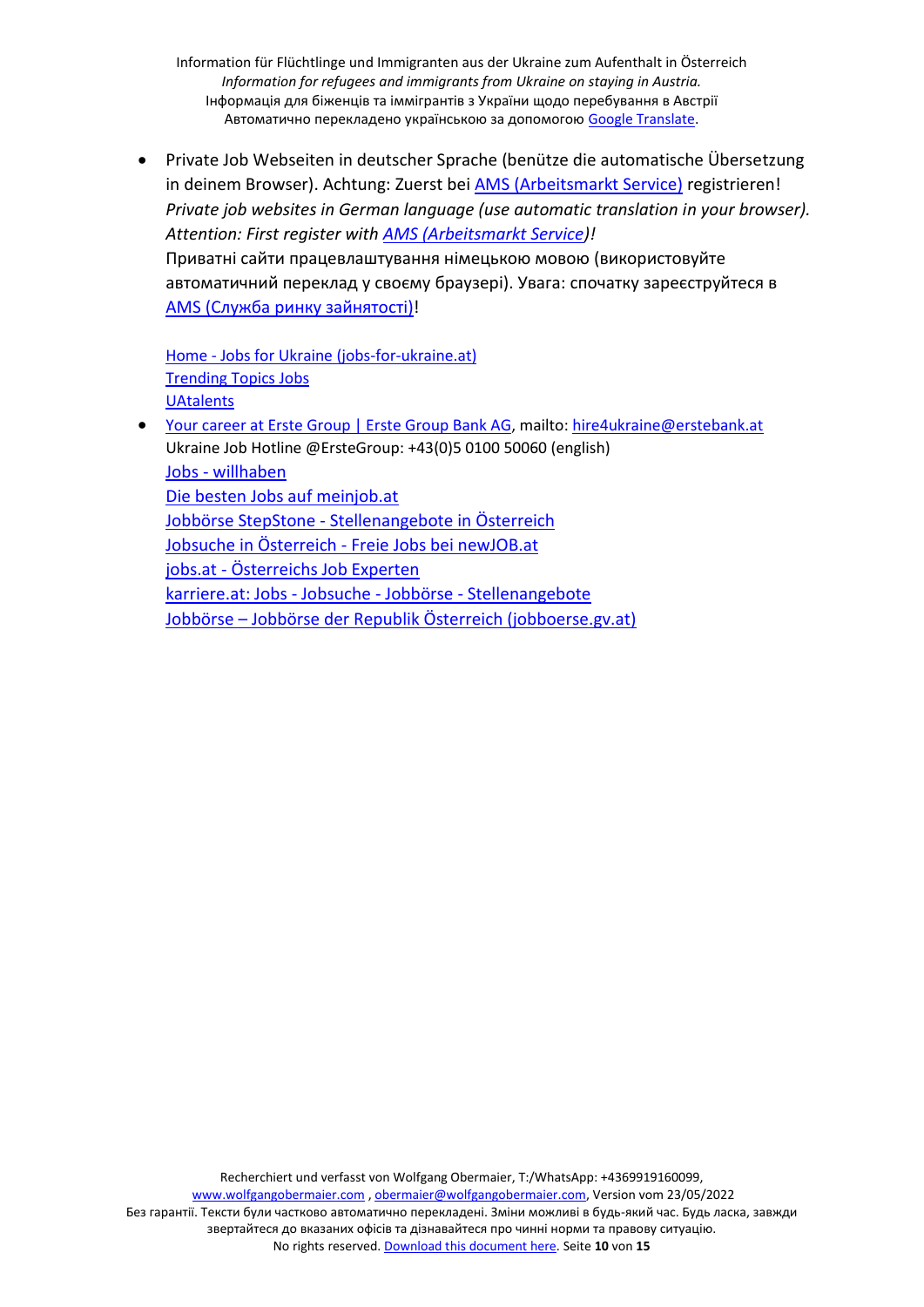## Öffentlicher Verkehr – Public Transport - Громадський транспорт

ÖBB-Züge (Österreichische Bahn) können kostenlos benützt werden mit einem Notticket, das ist eine kostenlose Fahrkarte für Flüchtlinge der Ukraine. Es berechtigt zu unbegrenzten Fahrten innerhalb Österreichs, aber für jede Fahrt ist ein Notticket erforderlich. Die Aktion ist vorerst bis 30. Juni 2022 gültig. Über eine eventuelle Verlängerung wird rechtzeitig informiert.

*Public transport: ÖBB trains (Austrian Railways) can be used free of charge with an emergency ticket, which is a free ticket for refugees of Ukraine. It entitles to unlimited travel within Austria, but an emergency ticket is required for each trip. For the time being, the action is valid until June 30, 2022. About a possible extension will be informed in time.* Громадський транспорт: поїздами ÖBB (Австрійські залізниці) можна користуватися безкоштовно за екстреним квитком, який є безкоштовним квитком для біженців з України. Це дає право на необмежену подорож по Австрії, але для кожної поїздки необхідний екстренний квиток. Спочатку акція діє до 30 червня 2022 року. Про можливе продовження буде повідомлено своєчасно.

- [Ukraine Hilfe -](https://www.oebb.at/de/neuigkeiten/ukraine-hilfe) ÖBB (oebb.at)
- Fahrpläne Österreich, *Austria*, розклади Австрія: Timetable - [ÖBB \(oebb.at\),](https://www.oebb.at/en/fahrplan) ÖBB Scotty - [ÖBB \(oebb.at\)](https://www.oebb.at/en/fahrplan/fahrplanauskunft/scottymobil)

Westbahn ist eine private Bahngesellschaft mit Zügen zwischen Wien und Salzburg mit Anschlussbuchung nach München.

Westbahn is a private railroad company with trains between Vienna and Salzburg with connection to Munich.

Westbahn — це приватна залізнична компанія з поїздами між Віднем і Зальцбургом із пересадками до Мюнхена.

• [westbahn.at](https://westbahn.at/en/)

Wien – Wiener Linien: Fahrpläne Wien, *Vienna*, розклади Відень: [Wiener Linien](https://www.wienerlinien.at/) Ukraine-Info Wiener Linien, Інформація про Україну Wiener Linien: [Wiener Linien](https://www.wienerlinien.at/unterst%C3%BCtzung-f%C3%BCr-menschen-die-aus-der-ukraine-gefl%C3%BCchtet-sind) (український)

Deutsche Bahn (Zugreisen nach Deutschland) *Deutsche Bahn (train travel to Germany)* Deutsche Bahn (поїздка поїздом до Німеччини)

• [Help Ukraine \(bahn.de\)](https://www.bahn.de/info/helpukraine)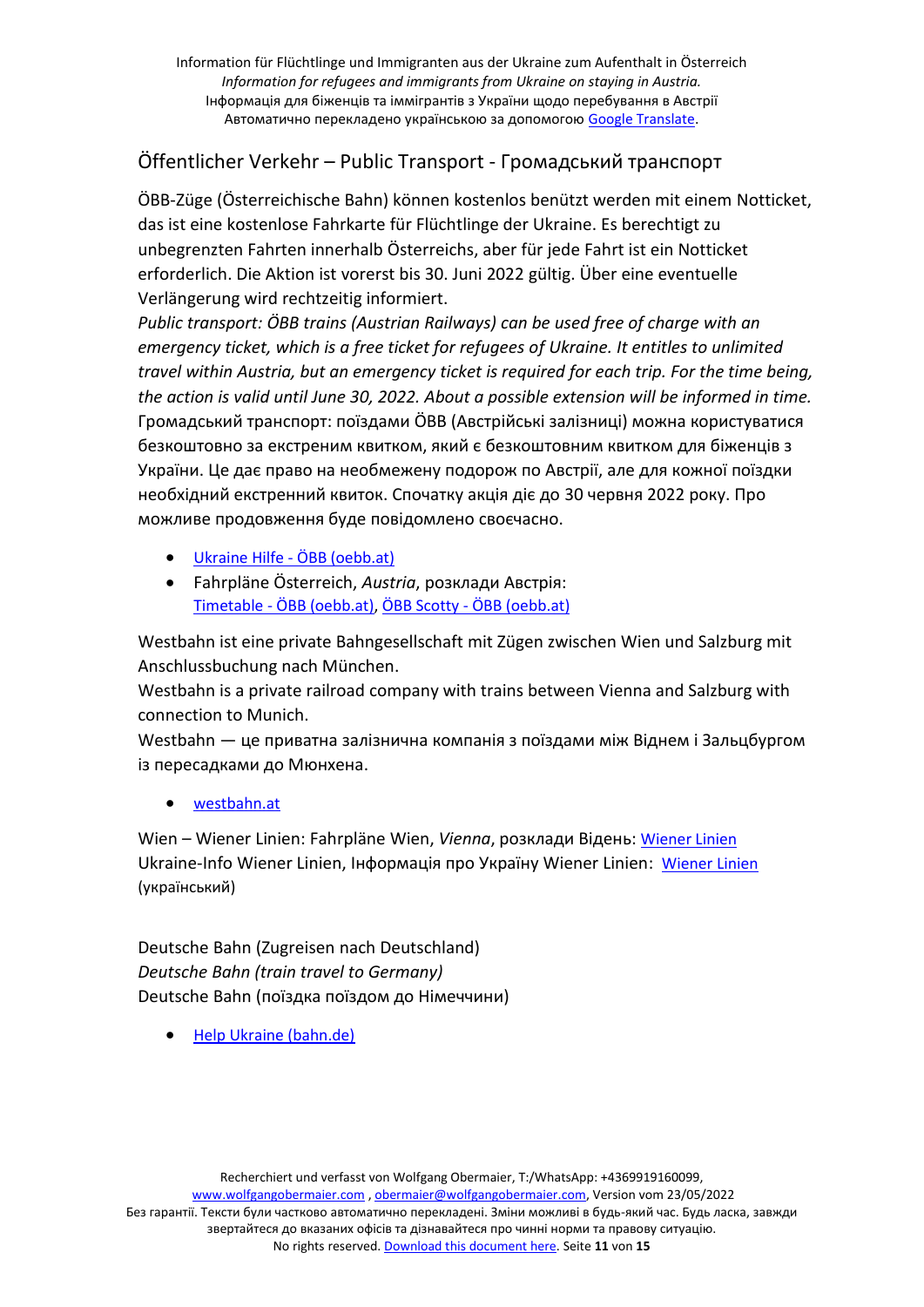Ukrainische Organisationen und Netzwerke in Österreich *Ukrainian organizations and networks in Austria* Українські організації та мережі в Австрії

- **Botschaft der Ukraine in Wien** *Embassy of Ukraine in Vienna* **Посольство України у Відні** Naaffgasse 23, 1180 Wien, [GoogleMaps](https://goo.gl/maps/DiAShYaNiGF4RFaz5) +43 1 4797172, [emb\\_at@mfa.gov.ua,](mailto:emb_at@mfa.gov.ua) [www.mfa.gov.ua/austria](http://www.mfa.gov.ua/austria) Facebook-Seite der [Botschaft der Ukraine in Österreich/](https://www.facebook.com/ukremb.at/)Посольство України в Республіці Австрія - [Startseite | Facebook](https://www.facebook.com/ukremb.at/)
- Österreichisch-Ukrainische Gesellschaft in Wien *Austrian-Ukrainian Society in Vienna* Австрійсько-українське товариство у Відні [Österreichisch-Ukrainische Gesellschaft in Wien \(oeug-wien.at\)](http://www.oeug-wien.at/?fbclid=IwAR28mvy1gItIRchUoMFc6v1bKzLTp0tIYWUXOGkSec51T0Z1SQWi2D1qFTA)
- [Medienzentrum Voice of Ukraine in Austria](asdcas) Медіа-центр Голос України в Австрії (Медіацентр української громади) [uacommunitymediacenter@gmail.com,](mailto:uacommunitymediacenter@gmail.com)<https://www.facebook.com/mucwien/>
- Storinka (сторіна): [Storinka.at](https://storinka.at/)
- Griechisch-Ukrainische Kirche Українська [Православна](https://www.ukrainischekirche.at/) Церква у Відні [\(ukrainischekirche.at\)](https://www.ukrainischekirche.at/) ,Fleischmarkt 13, 1010 Wien GoogleMaps - [Facebook](https://www.facebook.com/Provisnyk/)
- Ukrainische Griechisch-Katholische Kirche St. Barbara in 1010 Wien, Postgasse 8-12, [GoogleMaps](https://goo.gl/maps/fgUS8Yuwa4bWU72J7) - [Facebook](https://www.facebook.com/cerkvaVarvary/) Церква Святої Варвари у Відні [\(st-barbara-austria.org\)](https://st-barbara-austria.org/uk/)
- Neuottakringer Kirche zur Heiligen Familie Церква Святого Сімейства парафії Нойоттакрінг Familienplatz 14, 1160 Wien [GoogleMaps](https://goo.gl/maps/DnJU4bCM3R9VfZUaA) - [Facebook](https://www.facebook.com/%D0%A6%D0%B5%D1%80%D0%BA%D0%B2%D0%B0-%D0%9F%D1%80%D0%B5%D1%81%D0%B2%D1%8F%D1%82%D0%BE%D1%97-%D0%A0%D0%BE%D0%B4%D0%B8%D0%BD%D0%B8-%D0%BF%D0%B0%D1%80%D0%B0%D1%84%D1%96%D1%97-%D0%9D%D0%BE%D0%B9%D0%BE%D1%82%D1%82%D0%B0%D0%BA%D1%80%D1%96%D0%BD%D2%91-101273314966496/)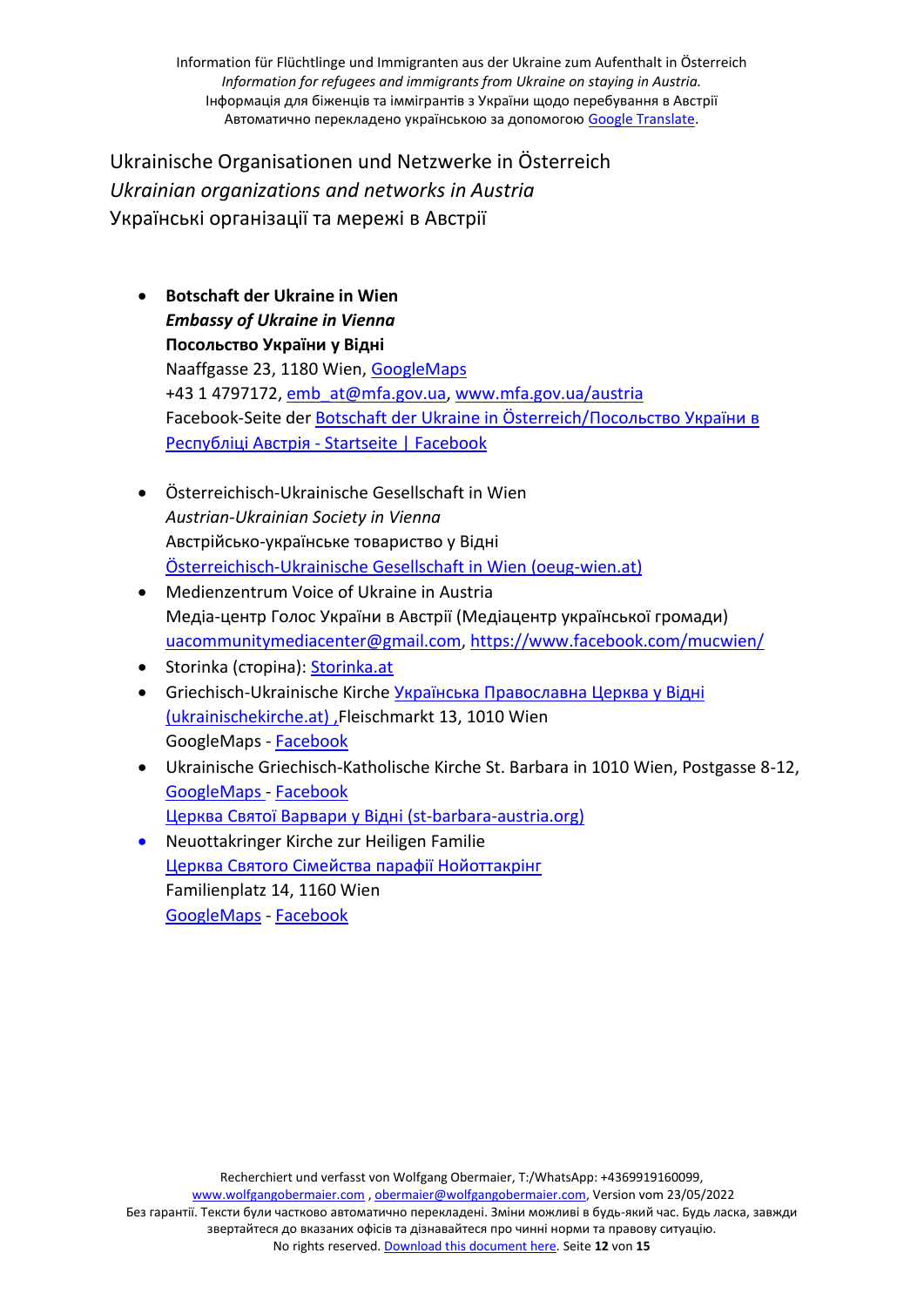• Facebook-Gruppen zur Unterstützung der Menschen aus der Ukraine *Facebook groups in support of people from Ukraine* Групи у Facebook на підтримку людей з України https://www.facebook.com/search/groups/?q=ukrainer%20in%20%C3%B6sterreich https://www.facebook.com/groups/videnskiyfront/ https://www.facebook.com/groups/1616364755404696 https://www.facebook.com/groups/1014203399444702 (Germany) https://www.facebook.com/groups/tuma.austria https://www.facebook.com/groups/1140115806761651/ (Langschlag) https://www.facebook.com/groups/austriahelpsukraine/ https://www.facebook.com/groups/199623833521/user/100063497862745/

Schule und Studieren *School and study* школа і навчання

> • Anerkennungs- und Weiterbildungsstelle für Zuwanderer und Asylberechtigte (**AST**) *Recognition and further education center for immigrants and persons entitled to asylum*

Центр визнання та підвищення кваліфікації для іммігрантів та осіб, які мають право на притулок

T: +43 1 5858019; Nordbahnstrasse 36/1, 3. Stock, 1020 Wien ast.wien@migrant.at; www.migrant.at; AST: Anlaufstellen für Personen mit im Ausland erworbenen Qualifikationen (anlaufstelleanerkennung.at)

- Studieren in Österreich ohne Berechtigungsnachweis *Studying in Austria without a credential* Навчання в Австрії без підтвердження права Studienberechtigungsprüfung (univie.ac.at) Information for asylum seekers (univie.ac.at)
- Universitäten und Hochschulen in Wien *Universities and colleges in Vienna* Університети та коледжі у Відні Studieren in Wien - Hochschulen, Universitäten und Services Ukraine Hilfestab (univie.ac.at) Information For Students From Ukraine | Central European University (ceu.edu)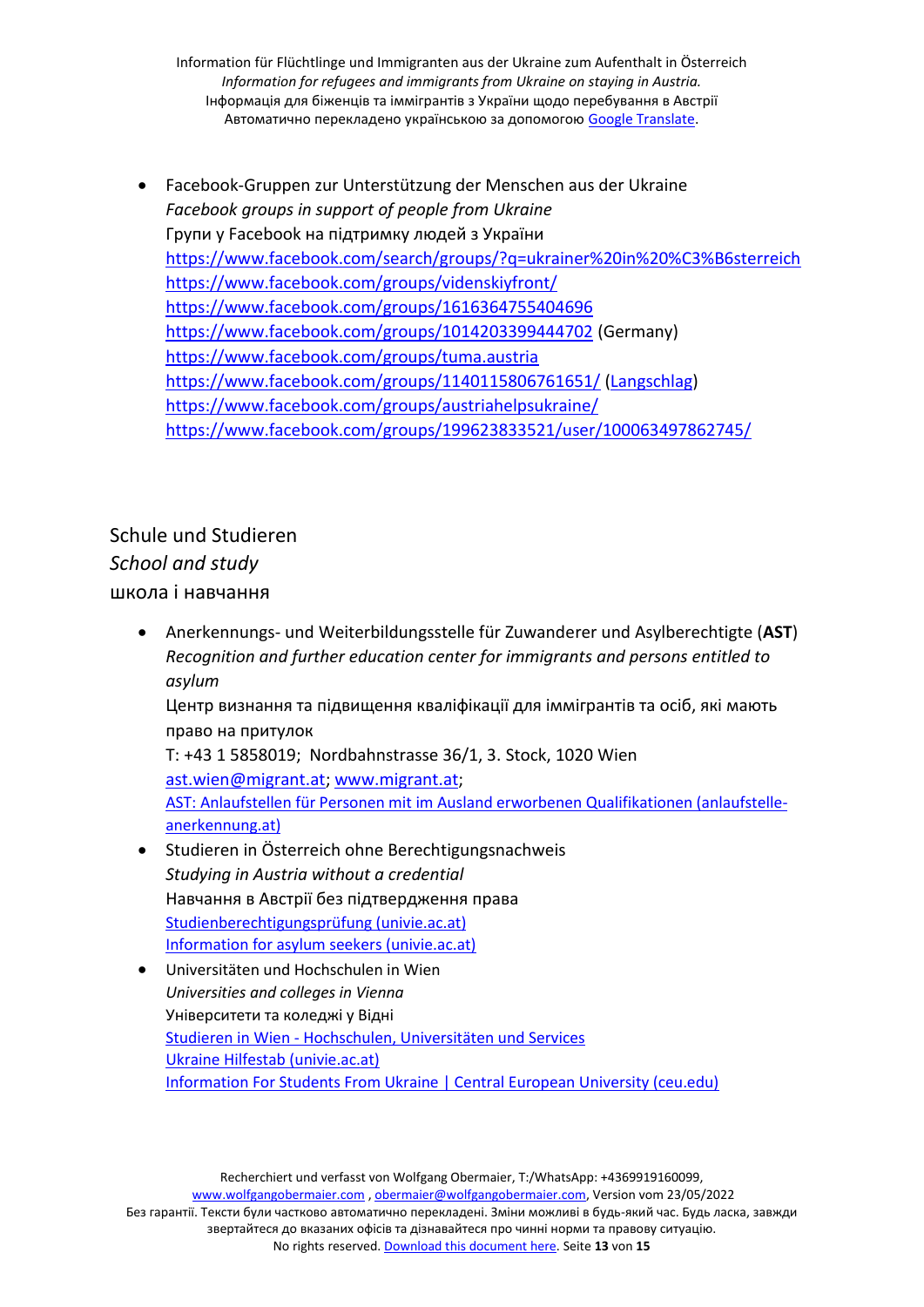- Internationale Studienangebote Online *International Study Programs Online* Програми міжнародних дипломів онлайн https://citizenshighschool.com/academies/ukrainian-online-academy/
- Allgemeines Informationsportal Universitäten und Hochschulen in Österreich *General information portal universities and colleges in Austria* Загальний інформаційний портал для університетів і коледжів Австрії Studieren.at - Dein Studienführer für Österreich
- Studieren an einer Fachhochschule *Study at a university of applied sciences* Навчання в технікумі FH-BFI English (fh-vie.ac.at) FH Wiener Neustadt | Fachhochschule in Niederösterreich (fhwn.ac.at) Liste Fachhochschulen (bmbwf.gv.at) Studieren an einer FH in Österreich - Infos für ausländische Bewerber
- Unterstützungsangebote des Bildungsministeriums für geflüchtete Familien, Schülerinnen und Schüler (deutsch, englisch) *Support services of the Ministry of Education for refugee families, students (German, English)* Підтримка, яку пропонує Міністерство освіти сім'ям біженців та студентам (німецька, англійська) Krieg in der Ukraine – Hilfe und Unterstützung durch das BMBWF
- Schulen und Schulsystem in Wien *Schools and school system in Vienna* Школи та шкільна система у Відні Unsere Schulen , Bildungsdirektion Wien (bildung-wien.gv.at) Anmeldung und Aufnahme in die Volksschule , Bildungsdirektion Wien (bildung-wien.gv.at) Allgemeinbildende höhere Schulen (AHS) , Bildungsdirektion Wien (bildung-wien.gv.at) Berufsbildende mittlere und höhere Schulen (BMHS) , Bildungsdirektion Wien (bildungwien.gv.at)
- Wien: Schulpflichtige Kinder zur Schule anmelden. PDF herunterladen (nach unten scrollen)

*Vienna: Registering school-age children for school.* - Download PDF (scroll down) Відень: записувати дітей шкільного віку до школи. Завантажити PDF (прокрутити вниз).

- Ukrainische Schule in Wien*, Ukrainian school in Vienna* Українська Суботня Школа у Відні в замку Гаррі Поттера :-) (ukr-schule.at)
- Deutschförderklassen für Schüler und Schülerinnen mit unzureichenden Sprachkenntnissen

*German support classes for students with insufficient language skills* Корекційні курси німецької мови для учнів із недостатніми знаннями мови Deutschförderklassen und Deutschförderkurse (bmbwf.gv.at)